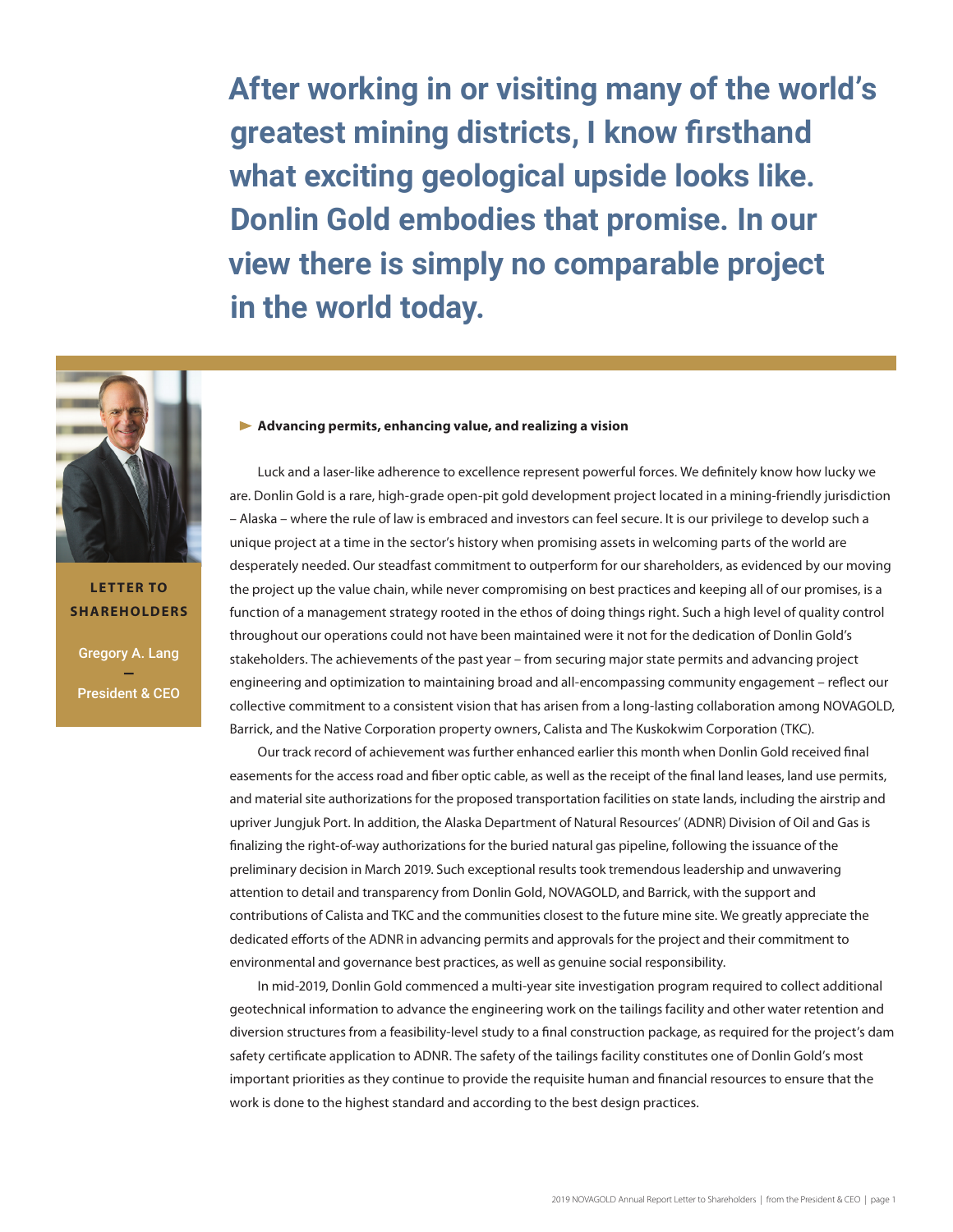### **A project so significant, so timely, and so rare that a comparable asset is near-impossible to find**

The unique nature of NOVAGOLD is starting to come into focus for investors. Several specific advances help explain the prominent position enjoyed by NOVAGOLD today: the major milestones of receiving key federal and state permits, selling Galore Creek to Newmont Corp. and a re-invigorated partner in Barrick, and the release of some of the best gold drill results in our industry in 2018.

Donlin Gold merits attention. With approximately 39 million ounces of gold in measured and indicated mineral resources grading 2.24 grams per tonne<sup>1</sup>, the project already boasts a size that is exceptional, a grade twice the industry average<sup>2</sup>, excellent exploration upside potential, extraordinary leverage to a higher gold price, a location in a friendly jurisdiction, and strong local partnerships. These constitute a rare and unique combination of attributes. Being a gold endowment presently contained within only three kilometers of an eight-kilometer mineralized belt, and with only a small portion of the mining claims area having been explored, we believe Donlin Gold ultimately could well command district-sized potential. After working in or visiting many of the world's greatest mining districts, I know firsthand what exciting geological upside looks like. Donlin Gold embodies that promise. To such good fortune, one must add that there are now few mining jurisdictions left that are peaceful and democratic, and that will honor and enforce contracts and permits with a strict adherence to the rule of law. Alaska, which is the second-largest gold producer in the United States after Nevada, is rightly ranked as a top jurisdiction for responsible mining development. I can tell you this from my personal experience as a miner: Alaska is simply a great place to do business. Having had oversight of Barrick's Nevada assets in the past, I believe there is district-size opportunity at Donlin Gold. To put it another way, as our Chairman Dr. Thomas Kaplan frequently observes from his own vantage point as an investor, taking all of the above factors together "Donlin Gold is a unique asset with exceptional leverage to the gold price; and most importantly, it is located in a jurisdiction that will allow one to keep the fruits of that leverage." As we both declared when I left Barrick as its president of their North American business to come aboard NOVAGOLD as chief executive officer – and Tom joined as our chairman of the board – in our view there is simply no comparable project in the world today.

That was in late 2011. Since that time, NOVAGOLD has done everything it set out to do – from restructuring the company to the permitting of Donlin Gold. Yet despite all of the great news from the past, the brightest part of Donlin Gold's already significant history undoubtedly will stem from what happens next. Our partnership with Barrick, for example, provides us with additional depth of technical and environmental expertise, as well as community engagement practices: skills that are particularly critical in the context of 21st-century requirements of earning and maintaining a well-founded social license. Add to this sense of optimism and momentum a management team with decades of successful operational experience at some of the largest gold producers in the world, and it becomes rather clear why we are all so excited to get to the office every morning.

The sheer rarity of a project like Donlin Gold is of course well understood by our major shareholders, who are united in their belief that our equity provides perhaps one of the best vehicles available to take full advantage of the next big move in gold's secular bull market. In 2019, NOVAGOLD's investors were given a glimpse of what a move in the gold price could represent to shareholders. But advancement of Donlin Gold is taking place at an extraordinary time in the gold cycle, as the renewal of interest in gold is happening against the backdrop of declining new discoveries, challenging geopolitics of mine supplies, the continuing erosion of grades of existing deposits, and increasing global uncertainty and volatility. Such an environment is particularly conducive to a substantial re-rating of value for an asset with both the rare combination of virtues and the leverage characteristics of Donlin Gold. The company's inclusion on the Russell 2000 index in June 2019 also brought increased attention, as core index fund holdings in NOVAGOLD increased along with other funds who mirror these indices, thereby building more institutional investor support for NOVAGOLD. We expect that support to

<sup>1)</sup> Donlin Gold data as per the Second Updated Feasibility Study (as defined herein). Donlin Gold measured resources of approximately 8 Mt grading 2.52 g/t and indicated resources of approximately 534 Mt grading 2.24 g/t, each on a 100% basis and inclusive of mineral reserves. Mineral resources have been estimated in accordance with National Instrument 43-101 – Standards of Disclosure for Mineral Projects ("NI 43-101").

<sup>2) 2018</sup> average gold grade of open-pit and underground deposits with gold as primary commodity and over 1Moz in measured and indicated resources is 1.10 g/t, sourced from S&P Global Market Intelligence.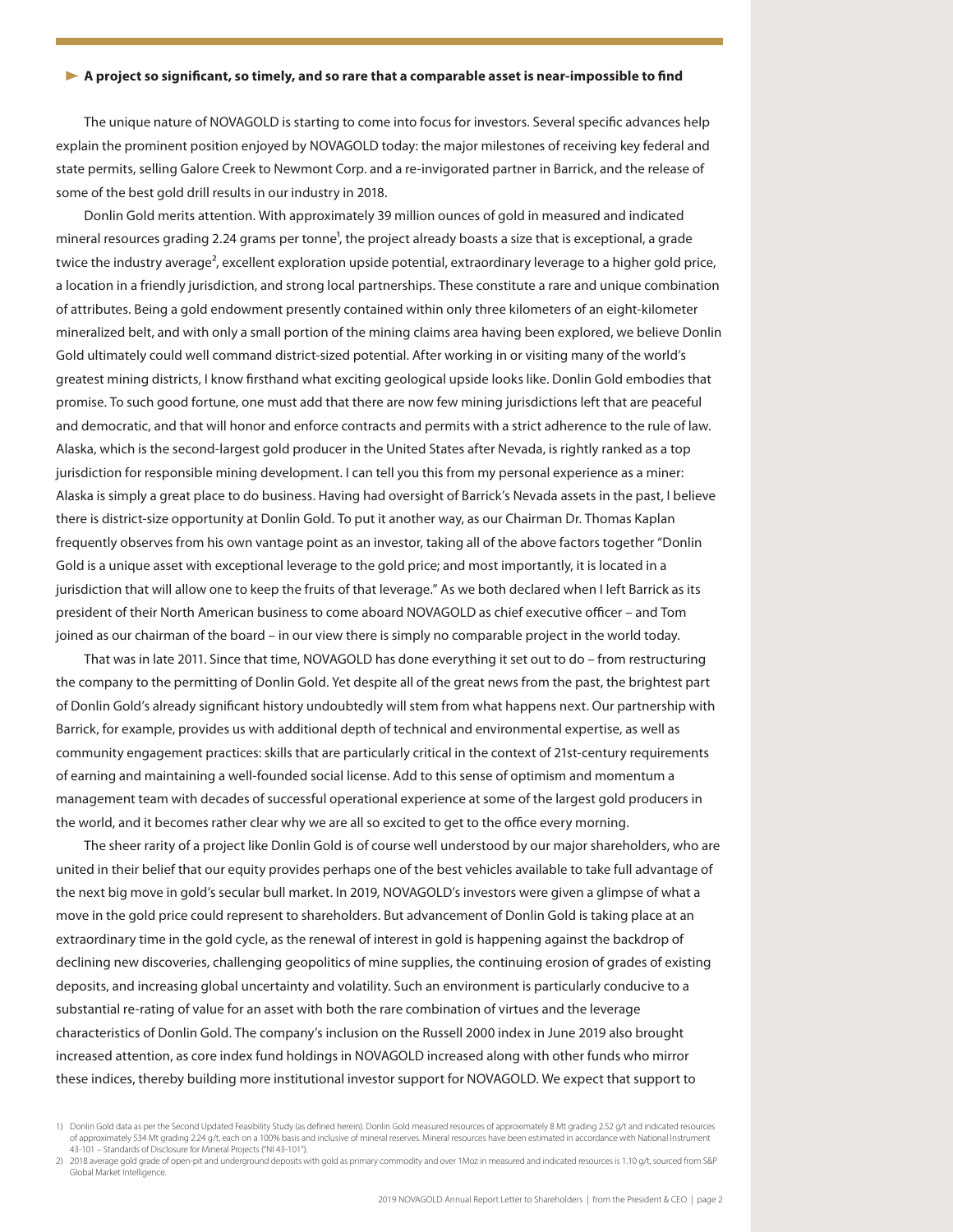continue to grow. Having positioned ourselves as a go-to stock of the highest institutional quality, we believe that new gold investors will quickly appreciate the scarcity value of such attributes, and the value of that pure play on gold.

#### **Dedicated to strong stakeholder engagement**

In addition to fidelity to our shareholders, NOVAGOLD and our project partners are committed to growing strong and collaborative working relationships to preserve traditional lifestyles and support economic development for the benefit of Calista and TKC shareholders and the Yukon-Kuskokwim (Y-K) region as a whole. In 2019, Donlin Gold and our Native Corporation partners held more than 200 engagement meetings with individual stakeholders and community organizations. These meetings take many forms, from one-on-one interactions to group meetings as ongoing outreach activities, meeting with tribal councils and key stakeholders in the Y-K region (including Donlin Gold attending the Calista Annual Shareholders meeting in July), providing project updates and gathering feedback from shareholders in the coastal villages of Kotlik and Kongiganak, and meeting with various Native groups interested in establishing Friendship Agreements. In October 2019, Donlin



Gold and TKC co-hosted a reception at the Alaska Federation of Natives Convention in Anchorage, meeting with key leadership representing various parts of the U.S. and seeking partnerships with Donlin Gold for future opportunities.

The health and safety of our employees and our communities are also paramount. In 2019, the Y-K Community Backhaul projects funded by NOVAGOLD removed nearly 100,000 pounds of hazardous and electronic waste from 14 villages and Bethel on the Kuskokwim River. This program builds on significant work sponsored by Donlin Gold in 2018, including Clean Up Green Up efforts in 43 villages, collecting refuse for proper disposal in community landfills, and the initial Green Star® Waste Backhaul Project that engaged six Middle Kuskokwim villages in removing and safely disposing of almost 20 tons of hazardous waste and materials. Donlin Gold is devoted to the long-term support of the village of Crooked Creek in

solid waste management, including landfill operations near the project. Additionally, Donlin Gold is working with TKC and the Y-K Health Corporation to initiate an upgrade, as well as improve health and safety standards, of water and sewer services in Middle Kuskokwim area communities. Donlin Gold and TKC also co-sponsored a spill response training last fall, which was attended by participants from 10 TKC villages. The trainees can now take these practices home and into their communities.

Donlin Gold supports projects such as the Lower Kuskokwim School District Career & College Fair in Bethel, a hub for the region, and other career fairs throughout the Y-K region to help develop the leaders of tomorrow. Alongside Calista and TKC, Donlin Gold proudly engages with the EXCEL Alaska program that flies high school students in from remote villages to provide much-needed career and technical education, as well as funds scholarships to help local students with post-secondary education.